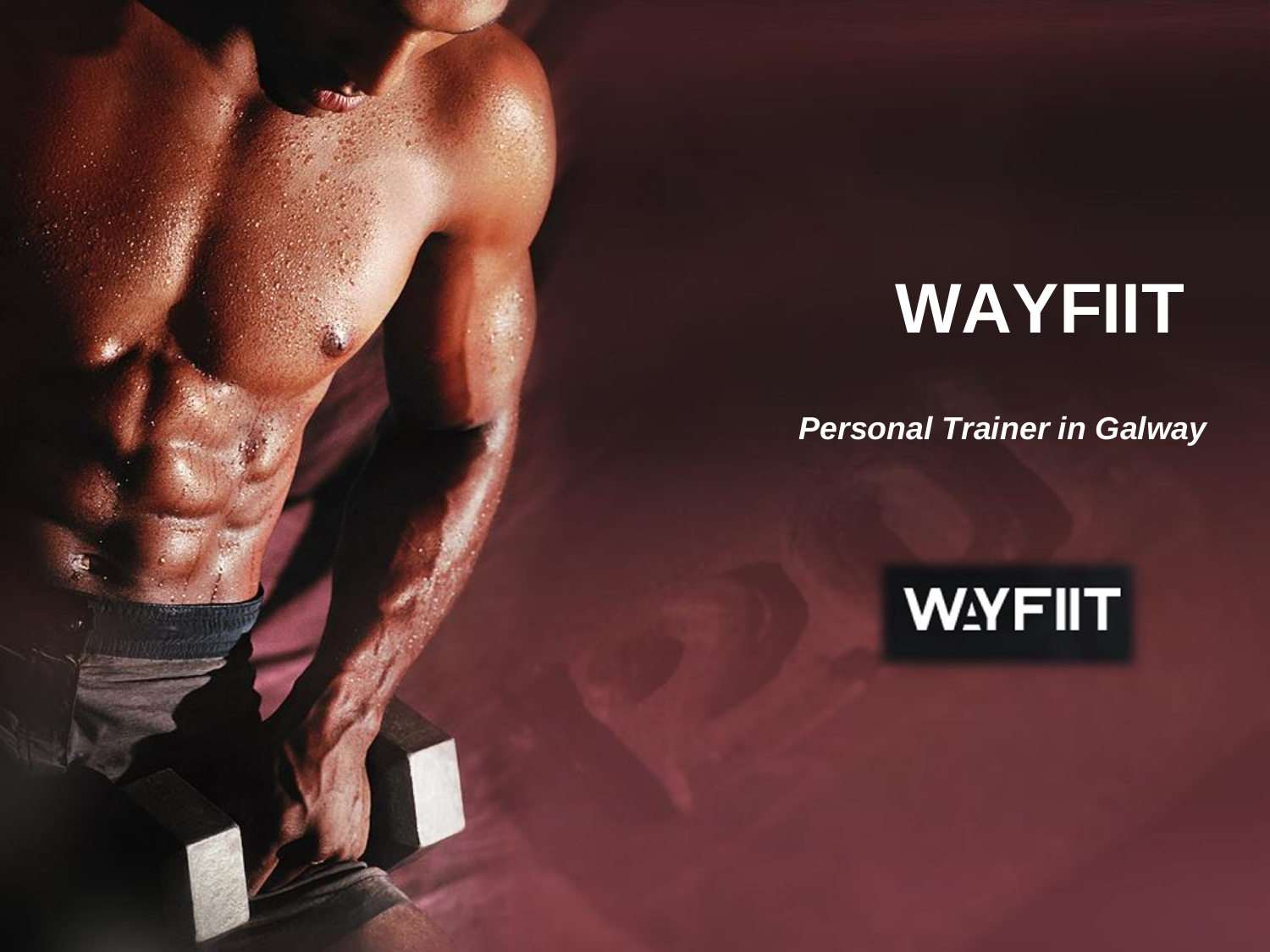## **Second Page**

### Personalized And Cost-effective Personal Training Course In Galway

When it is about fitness, Personal Training Course in Galway is gaining popularity. Anyone can take advantage of these amazingly customized fitness training courses. You can access this course anywhere like your home, office, or any other place.

Over the years, more people are concerned about fitness. According to health experts, regular exercise is required to stay healthy. If you are fitness freak but don't have time to go to the gym or self working-out, you can opt for Personal Training Course. We would say that it could be a great alternative to gyms. There are several professional trainers providing fitness training. Find the best trainer online that can [accommodate](https://wayfiit.com/) you with *Personal Training Course in Galway.*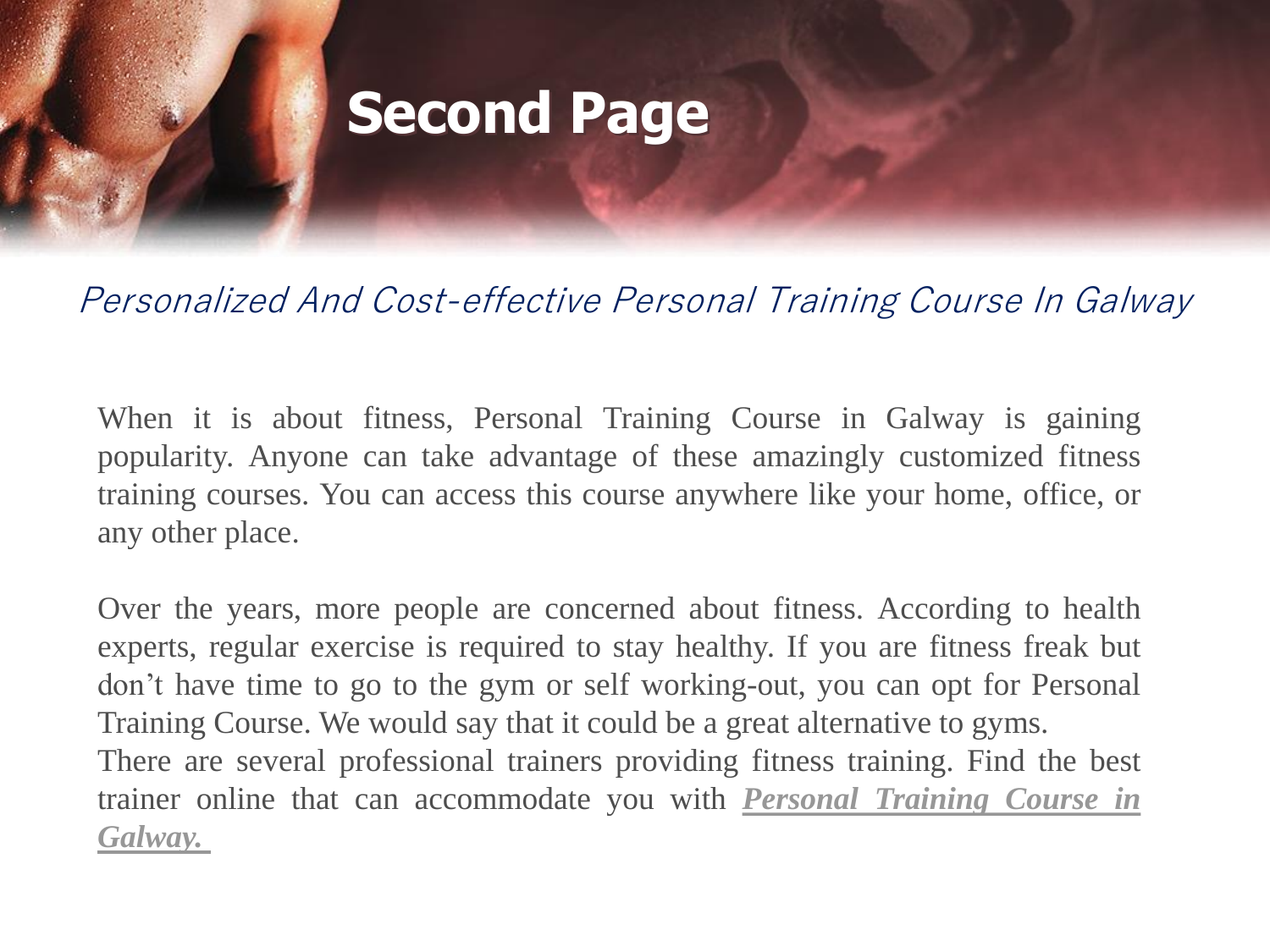

#### *Advantages of Personal Training Course in Galway-*

*Motivation-* Professional fitness trainers always inspire and encourage their clients to gain maximal enthusiasm. They will help you in maximizing a good lifestyle and positive attitude that leads to good health.

*Customized fitness programs-* Not everyone is the same. Everyone is different in their physical appearance, attitude, and requirements. When we talk about fitness, everyone requires different kinds of treatment. Well, personal trainers understand it and accordingly, design your training courses that best suit your health, aims, and objectives. It will meet your lifestyle, time availability, etc. Rest assured that you will get the best value for your money.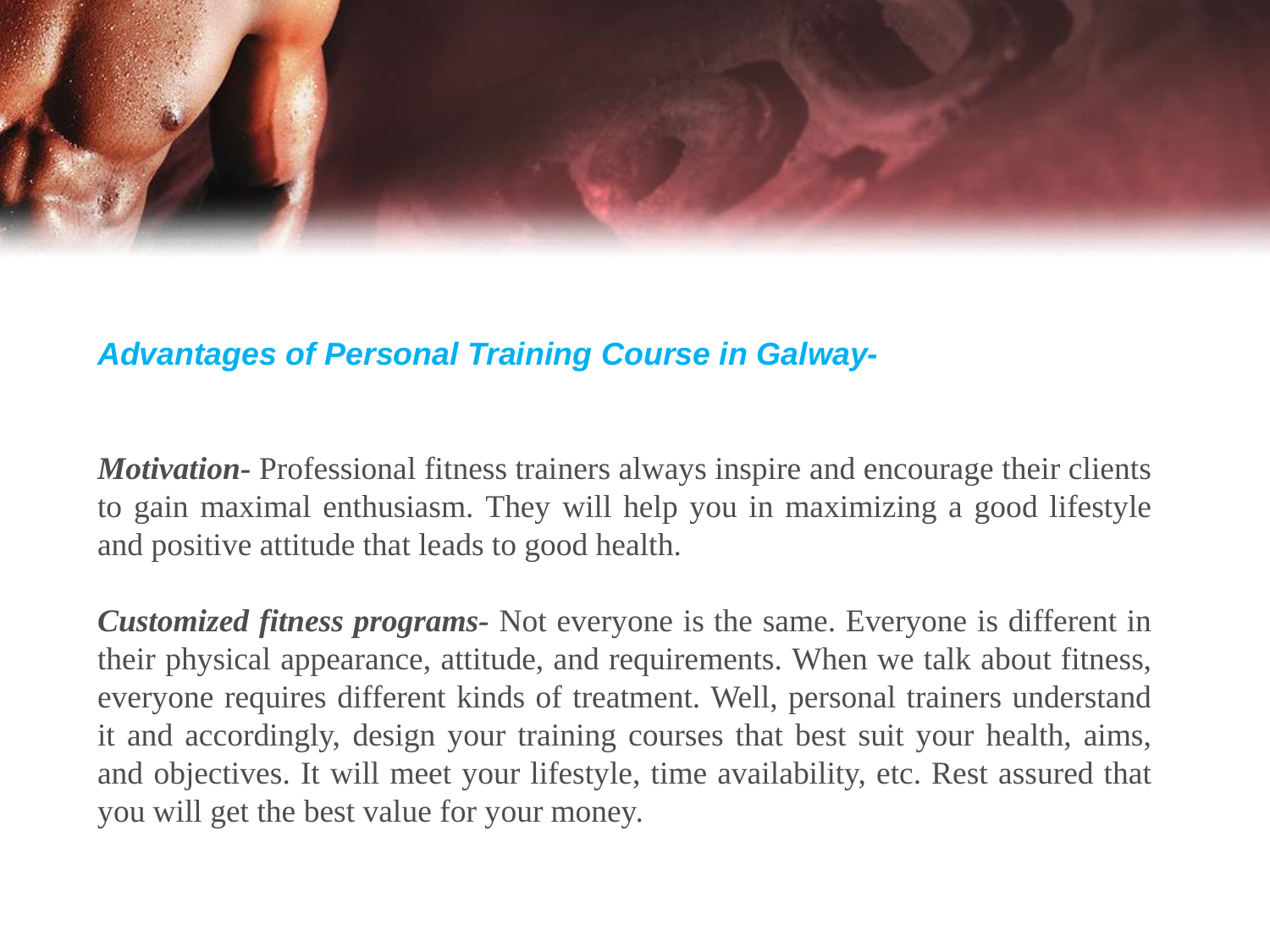

*For beginners-* Do not bother if you are a novice in the fitness field. Your personal trainer will handle your exercise and workouts with guaranteed results in body transformation, weight loss, and weight gain. You can learn exercises, steps and other things which are good for you.

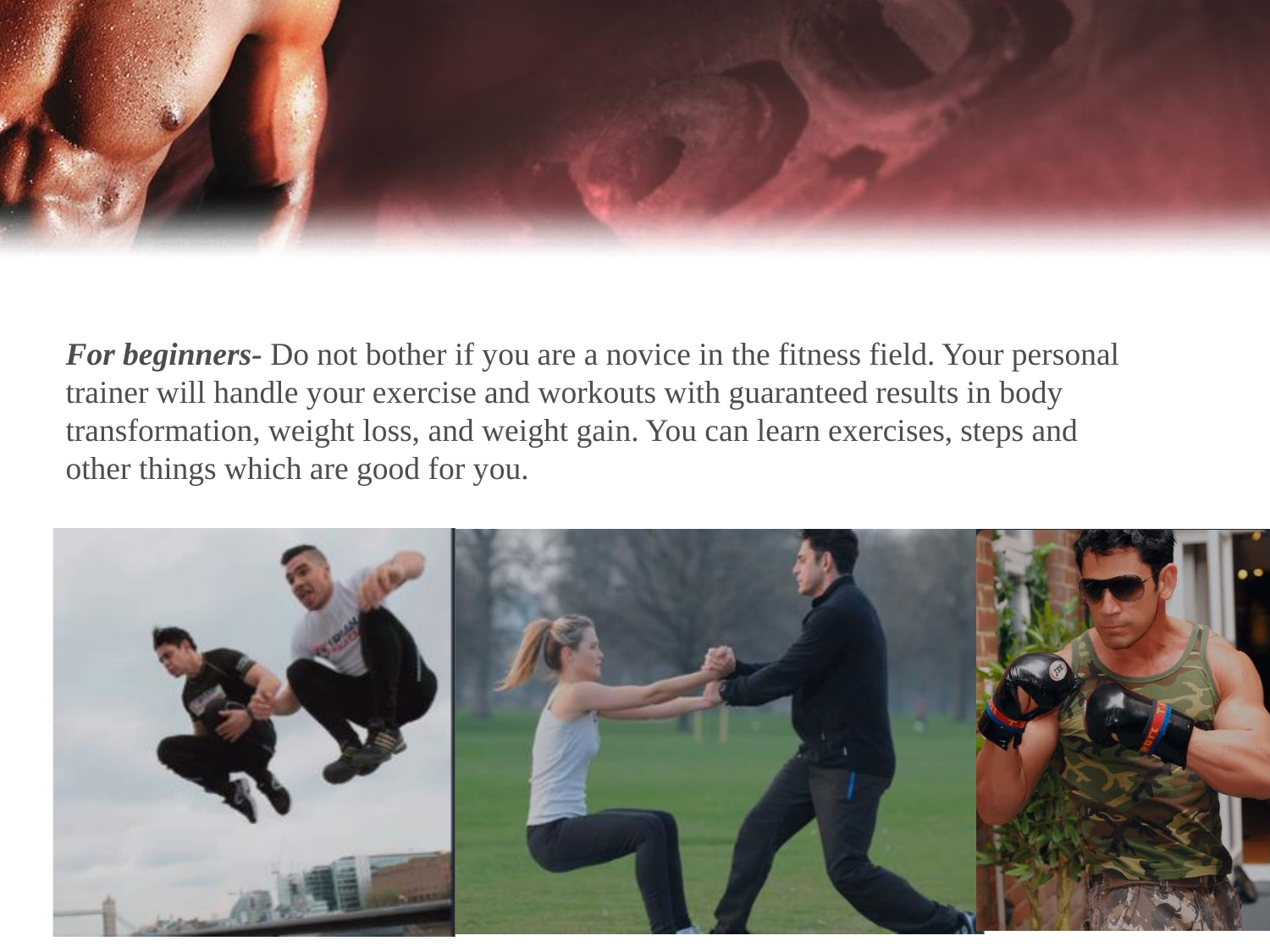

*Safer option*- Rest assured that your training course is safe. Your trainer is exclusively available for you to check and observe your workouts. Also, they will give you their valuable feedbacks.

*Home advantage-* This is yet another benefit as your certified personal trainer can train you in your home or place at your convenience. Even more, people are appreciating this option widely.

*Cost-effective-* DO not bother about the price of your Personal Training Course. It is quite inexpensive to meet your budget range. You don't need to worry about any monthly memberships, fees, maintenance expenditures, etc.

With a certified and expert personal trainer, you are close to moving better, being faster, getting stronger, looking better, and feeling great. Are you seeking Personal Training Course in Galway? You can visit [www.wayfiit.com](http://www.wayfiit.com/)